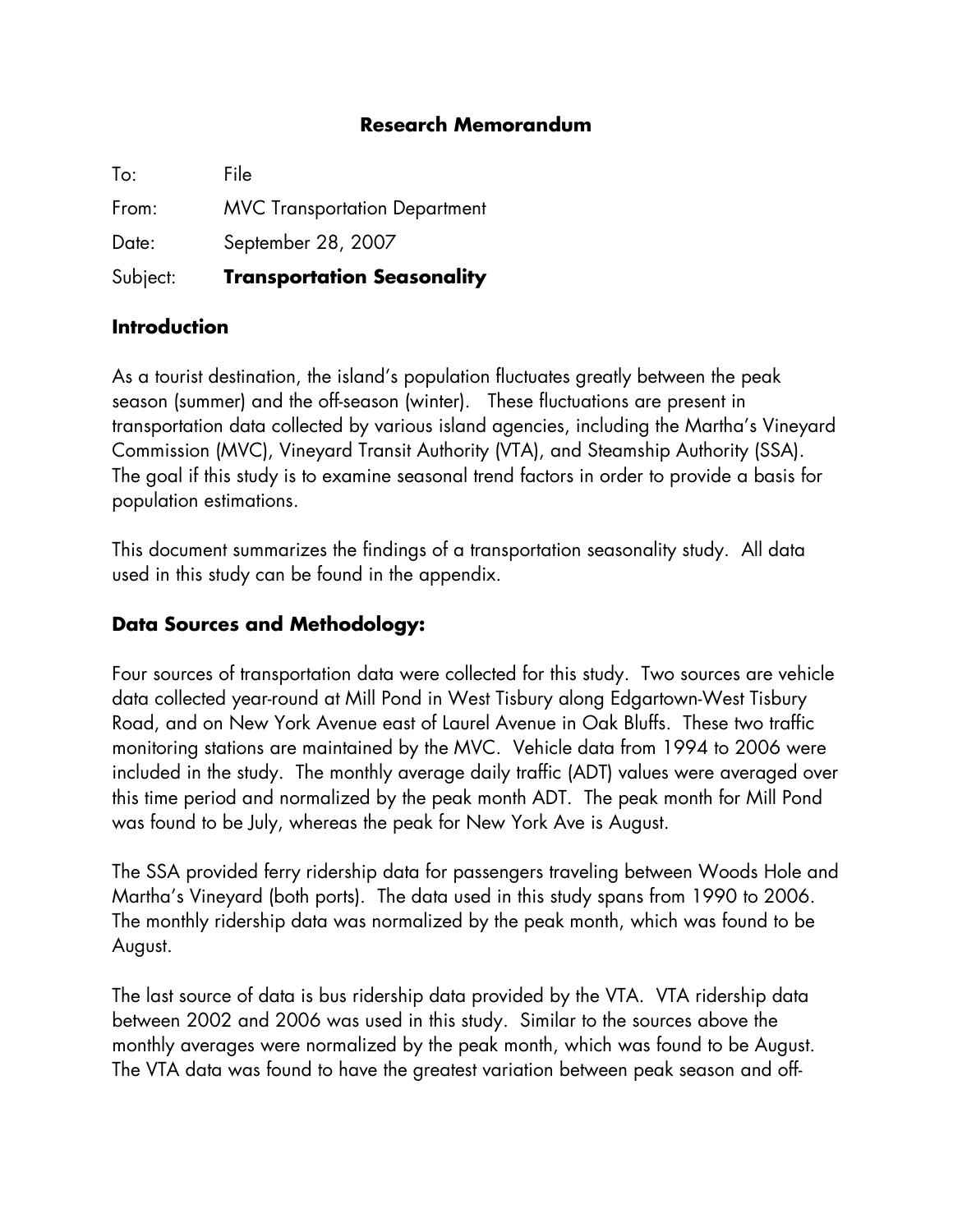season. For this reason two plots were created one including the VTA data, and one excluding it for aesthetic reasons.

## **Results and Discussion:**

Figures 1 and 2 display the seasonal adjustment factors for the data sources described above.

Based on the data plotted in Figure 1, ferry ridership is more seasonal then vehicle traffic, but it does follow a similar trend. The SSA data has a peak seasonal factor of 4.6 in February. The peak for the NY Ave ADT data was found to be 3.0 in January. While the Mill Pond data does not contain data for January through March, the January seasonal factor does match the NY Ave factor of 2.6.

Figure 2 displays the seasonal factors for all four data sources, including the VTA bus data. As one can see, VTA ridership is very seasonal with dramatic differences between winter and summer months. The peak seasonal factor for bus ridership is 37.0 and occurs in January, nearly 8 times greater then the SSA seasonality factor.



Figure 1: Transportation Seasonality Trends (Excluding VTA data)